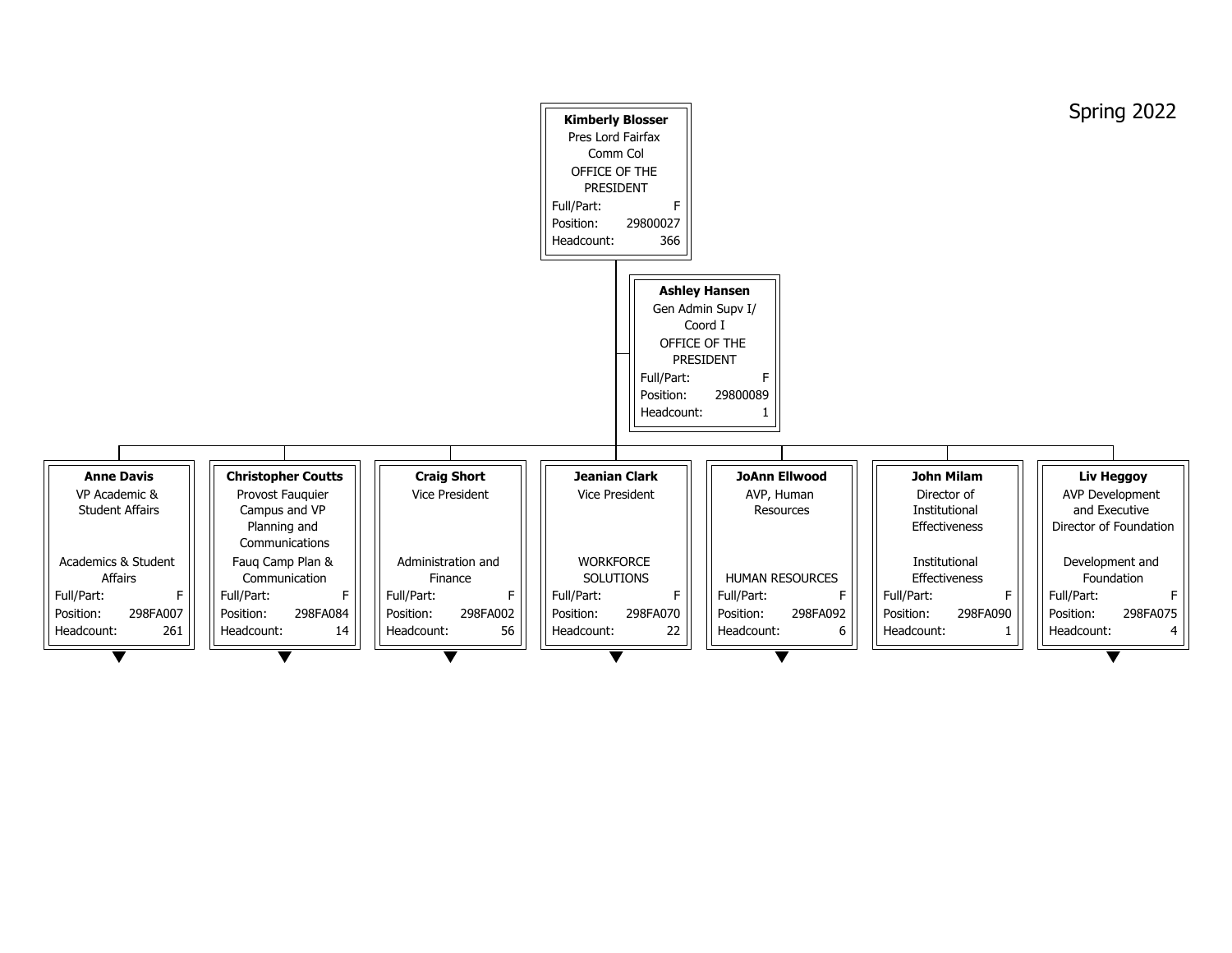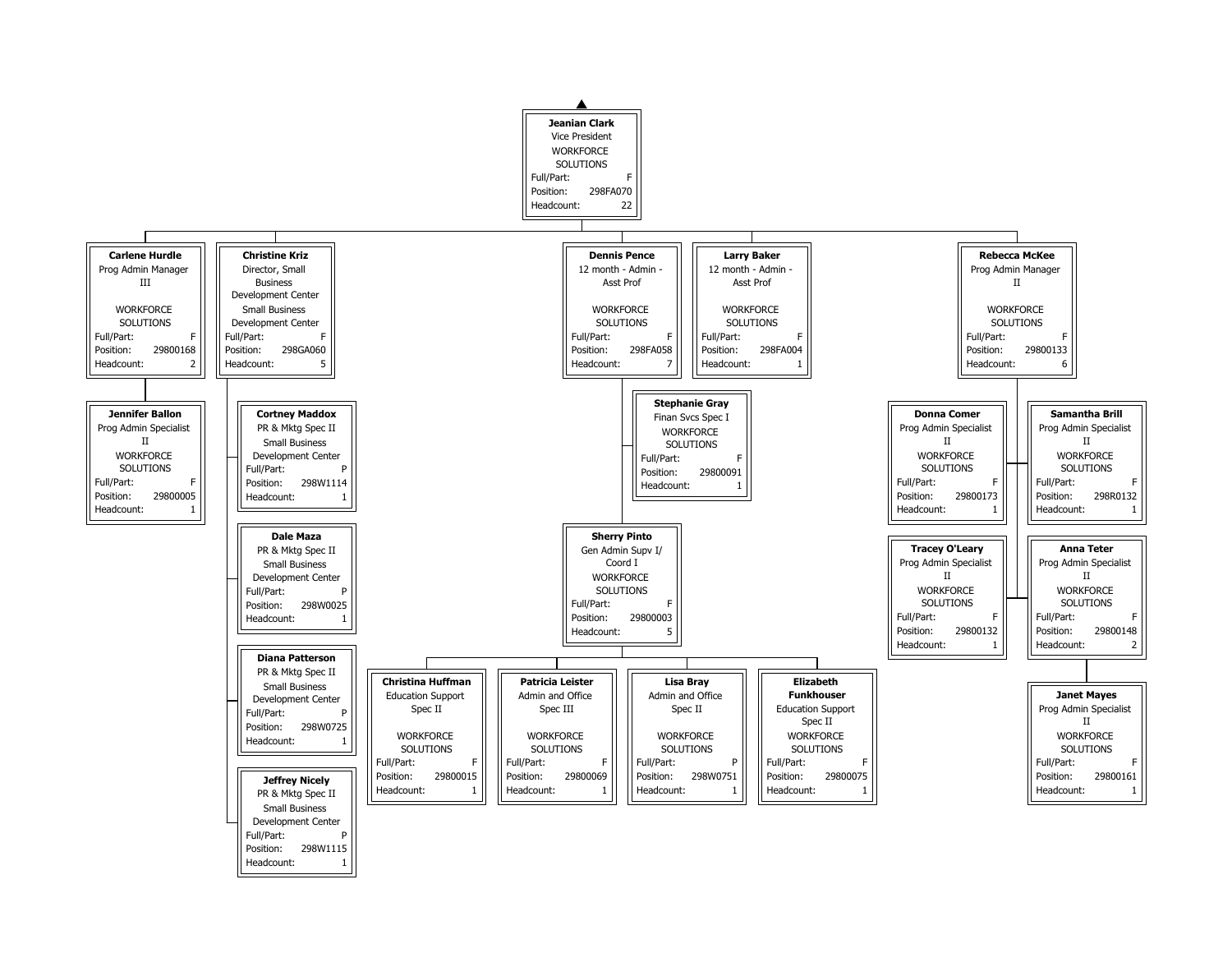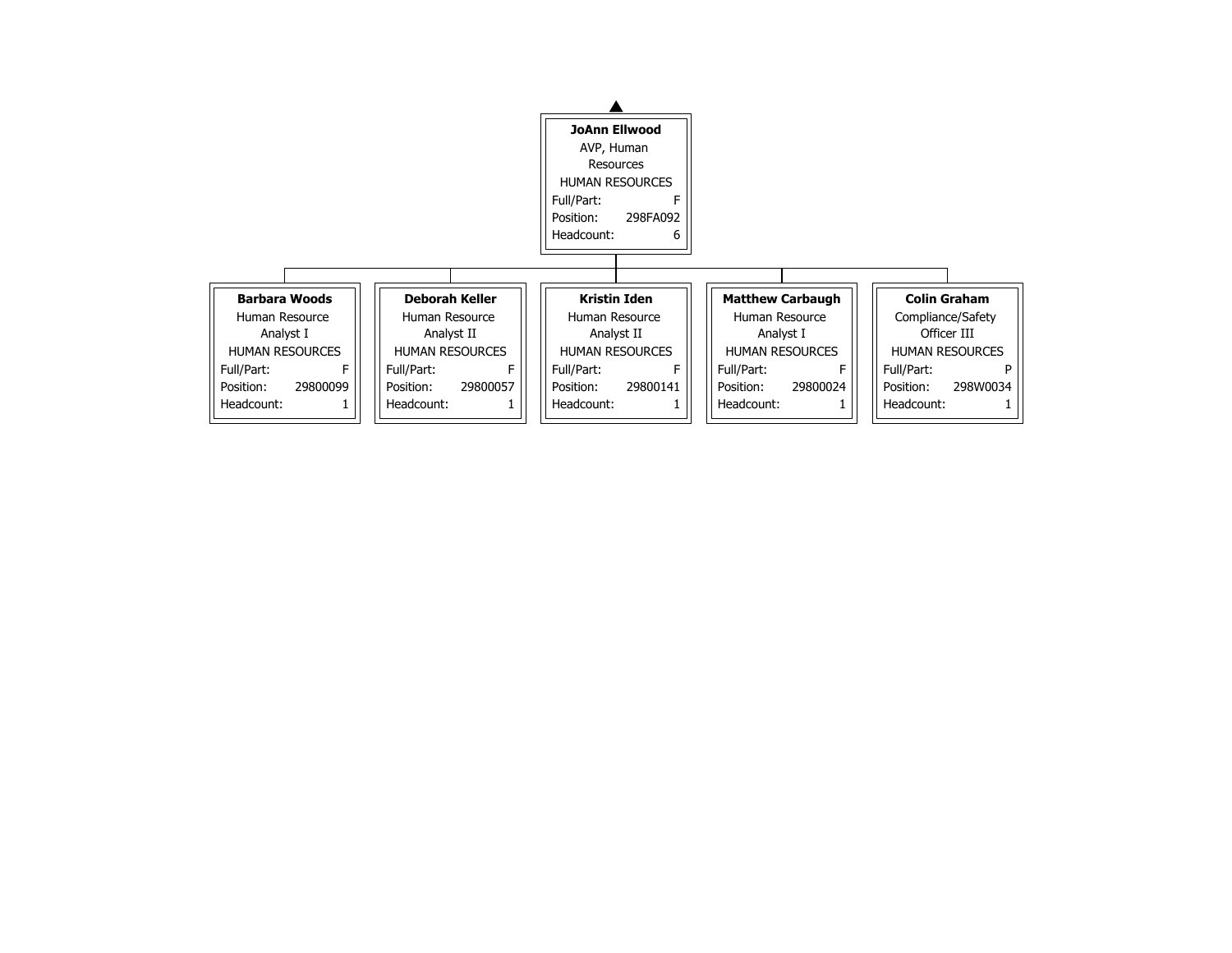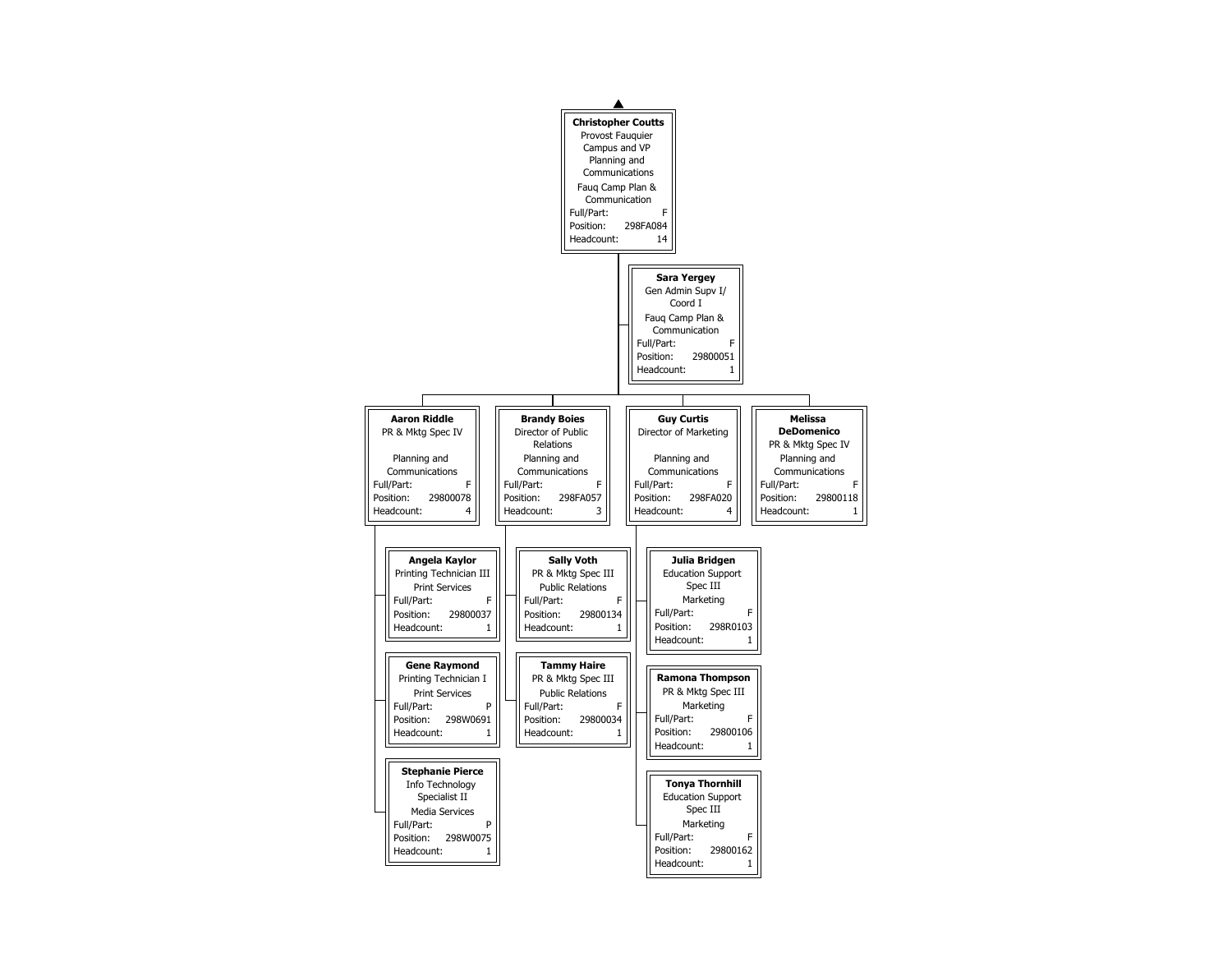

| Brien<br><b>Spec IV</b> |
|-------------------------|
| nt and!<br>tion         |
| F<br>298R0102           |
|                         |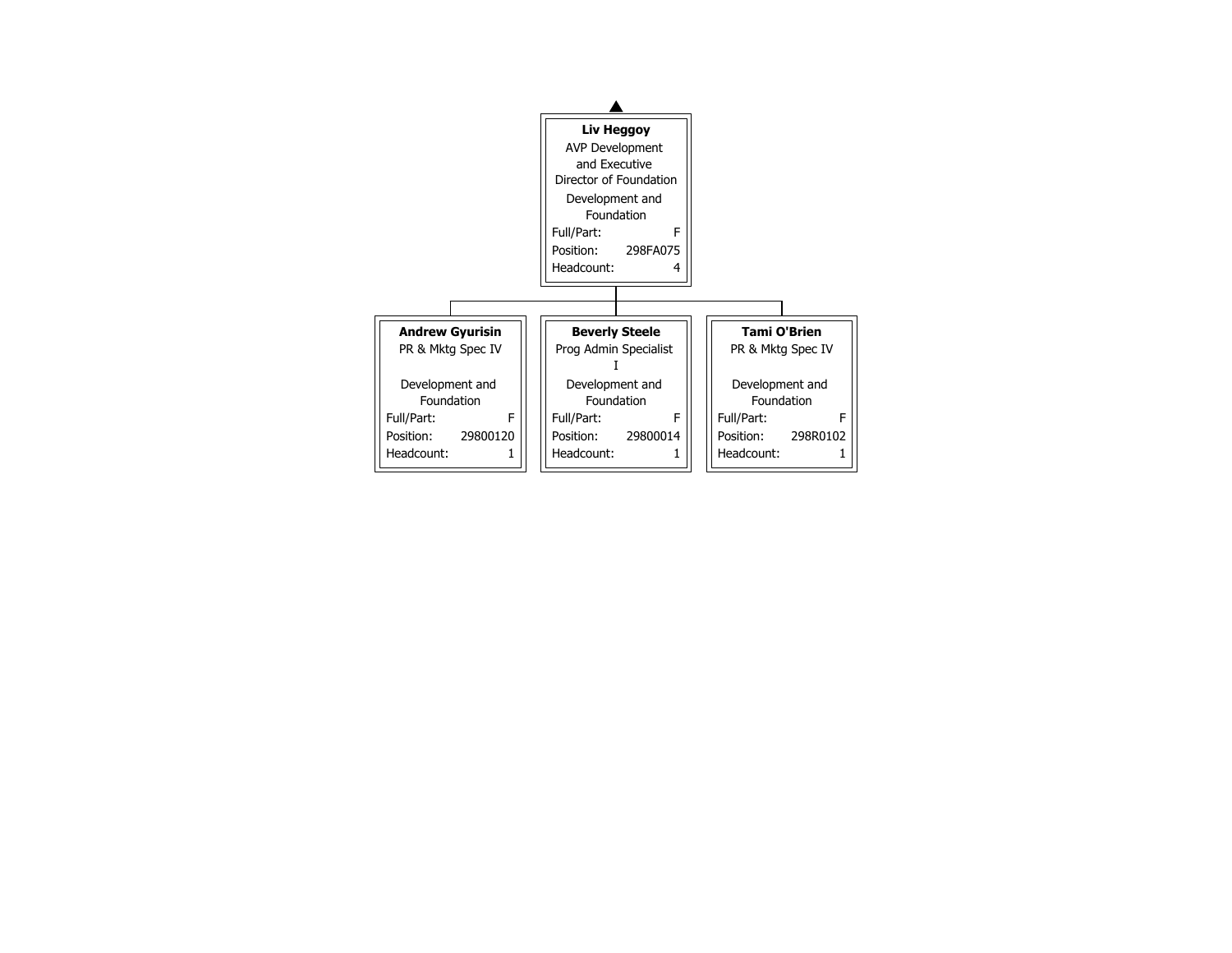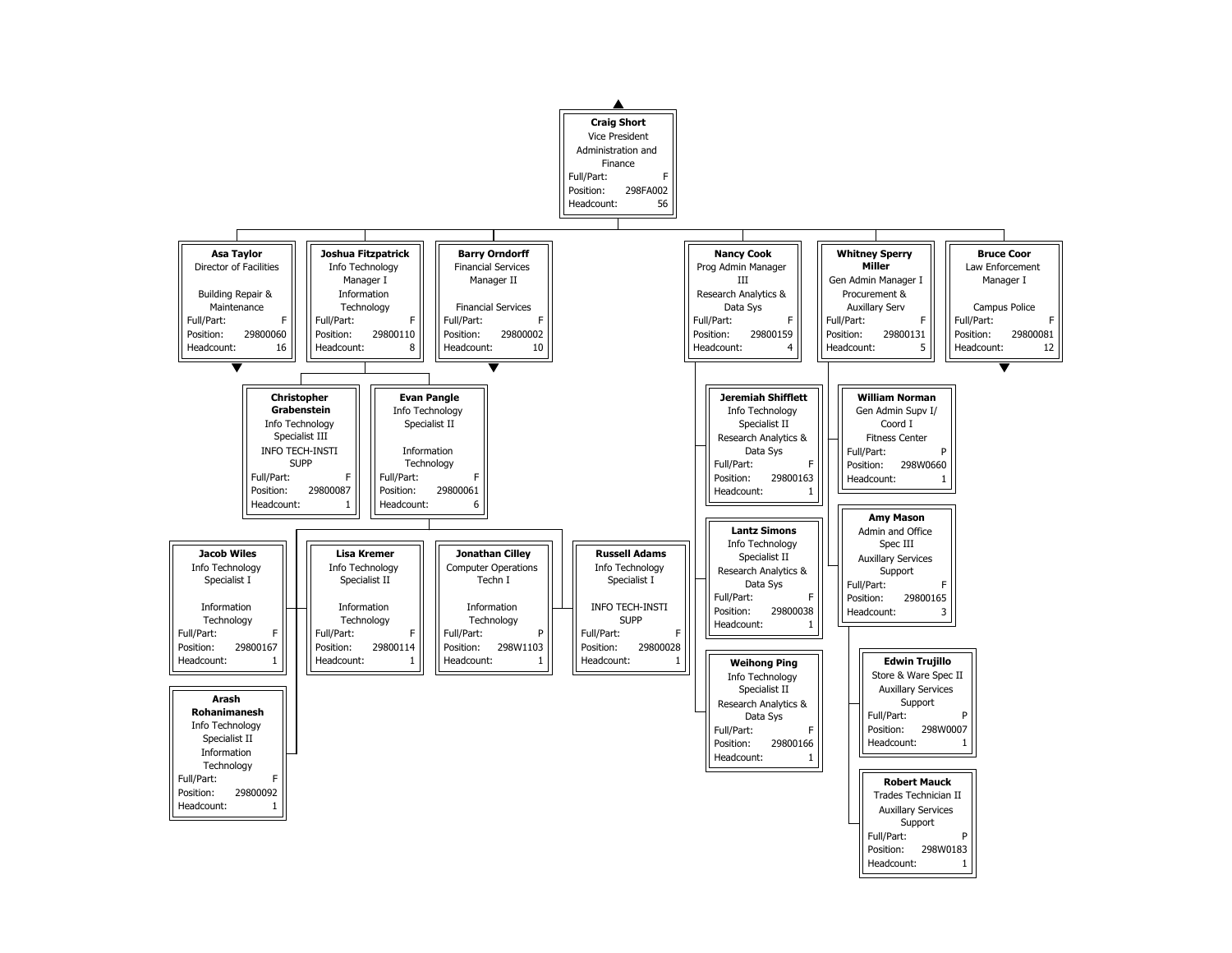| <b>Pamela Simmons</b>        |  |  |  |  |  |  |
|------------------------------|--|--|--|--|--|--|
| Hsekeep &/or Apparel         |  |  |  |  |  |  |
| Workr I                      |  |  |  |  |  |  |
|                              |  |  |  |  |  |  |
| <b>CUSTODIAL SERVICES</b>    |  |  |  |  |  |  |
| Full/Part:<br>F              |  |  |  |  |  |  |
| 29800062<br>Position:        |  |  |  |  |  |  |
| Headcount:<br>1              |  |  |  |  |  |  |
|                              |  |  |  |  |  |  |
| <b>William Richard</b>       |  |  |  |  |  |  |
| <b>Trades Technician III</b> |  |  |  |  |  |  |
|                              |  |  |  |  |  |  |
| Building Repair &            |  |  |  |  |  |  |
| Maintenance                  |  |  |  |  |  |  |
| Full/Part:<br>F              |  |  |  |  |  |  |
| 29800012<br>Position:        |  |  |  |  |  |  |
| Headcount:<br>1              |  |  |  |  |  |  |
|                              |  |  |  |  |  |  |
| <b>Deborah</b>               |  |  |  |  |  |  |
| <b>Funkhouser</b>            |  |  |  |  |  |  |
| Hsekeep &/or Apparel         |  |  |  |  |  |  |
| Workr I                      |  |  |  |  |  |  |
| <b>CUSTODIAL SERVICES</b>    |  |  |  |  |  |  |
| Full/Part:<br>P              |  |  |  |  |  |  |
| 298W0876<br>Position:        |  |  |  |  |  |  |
| Headcount:<br>$\mathbf{1}$   |  |  |  |  |  |  |

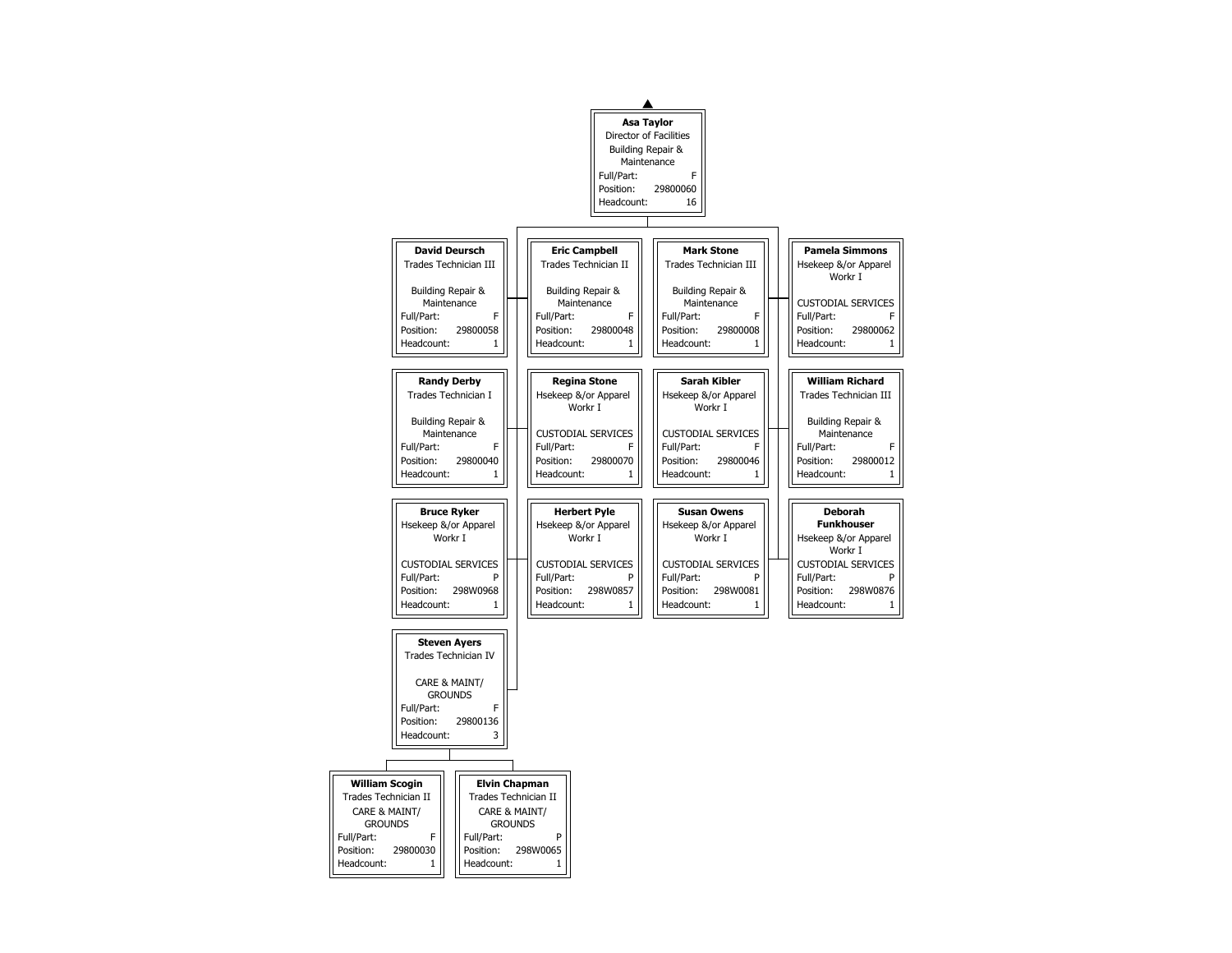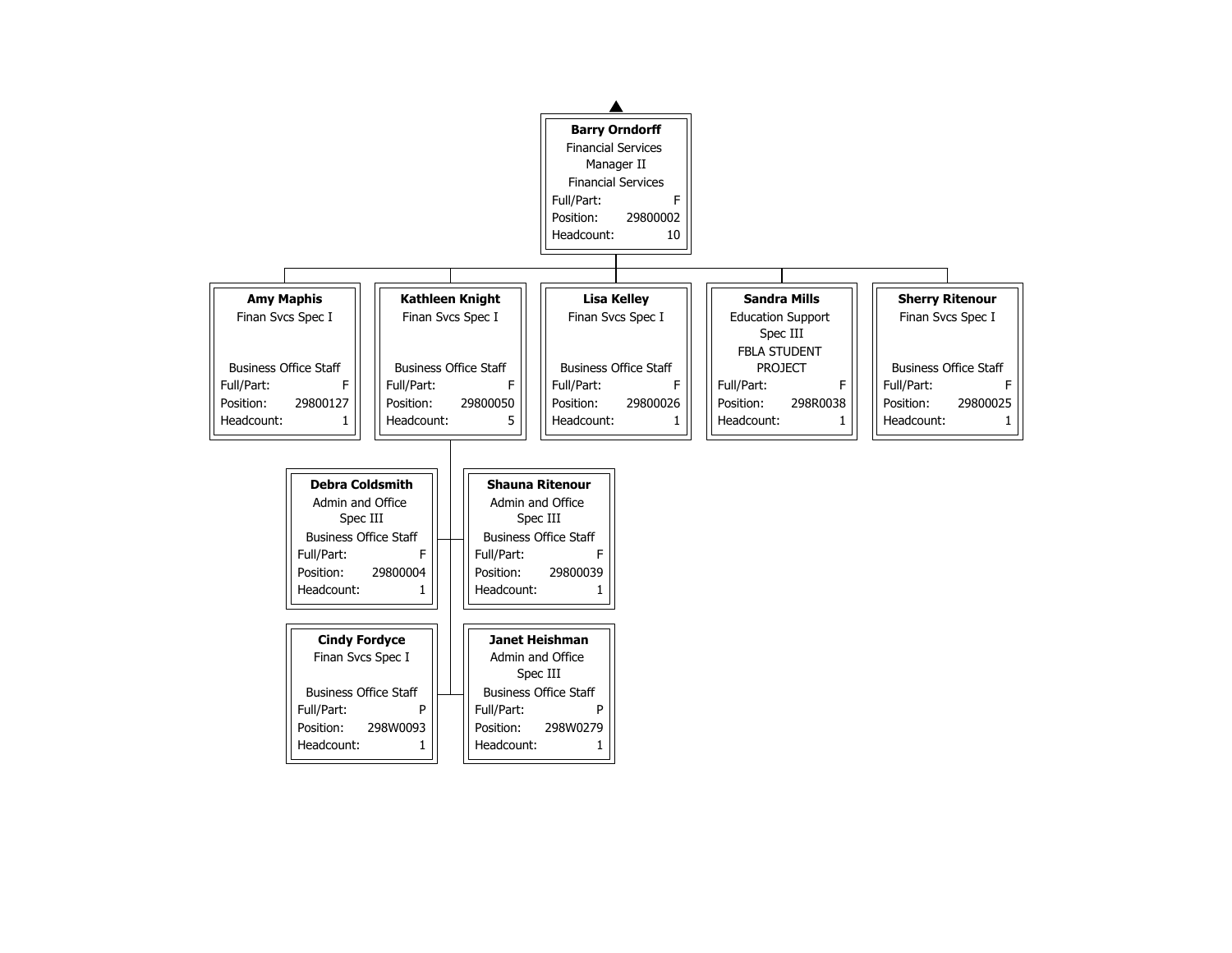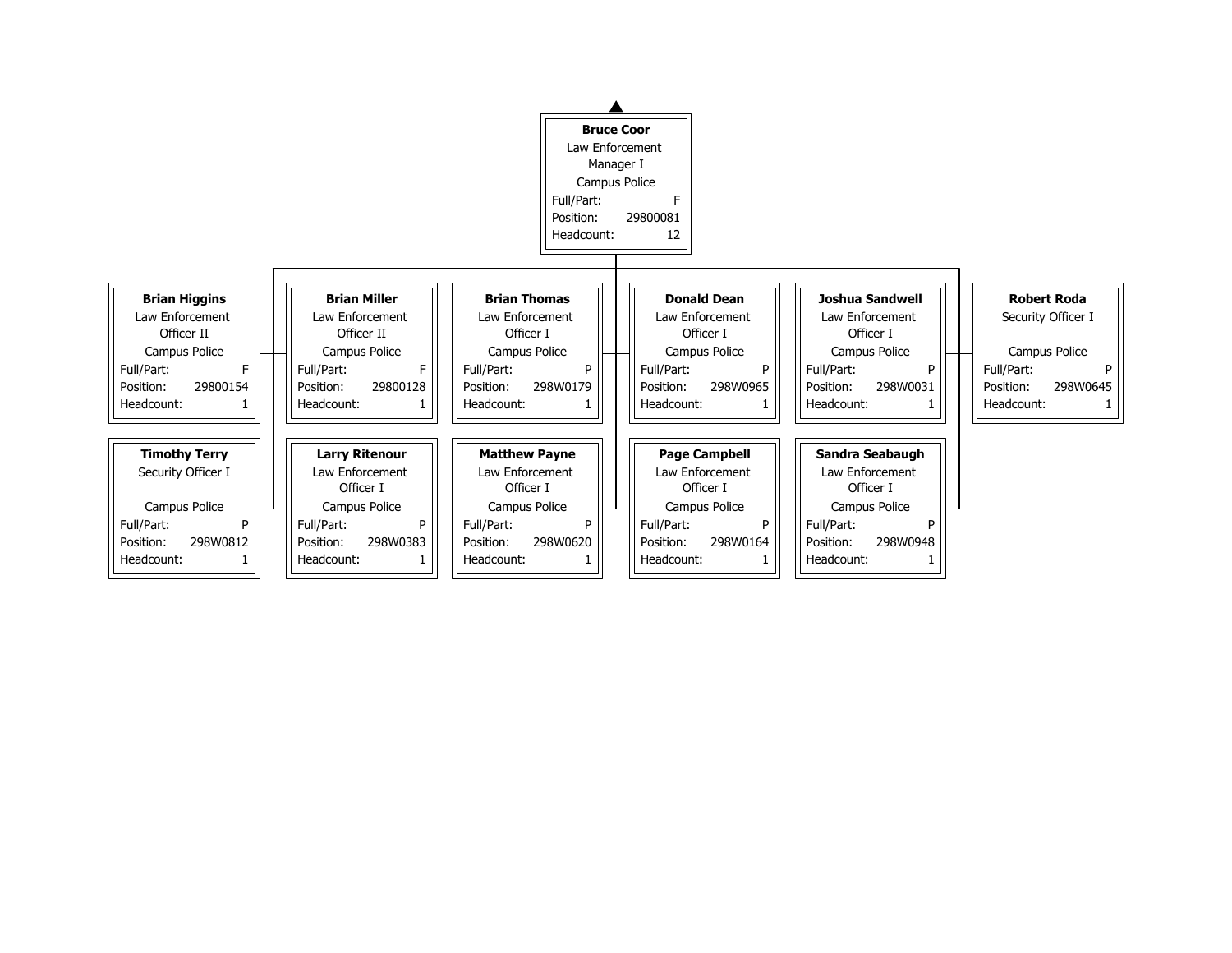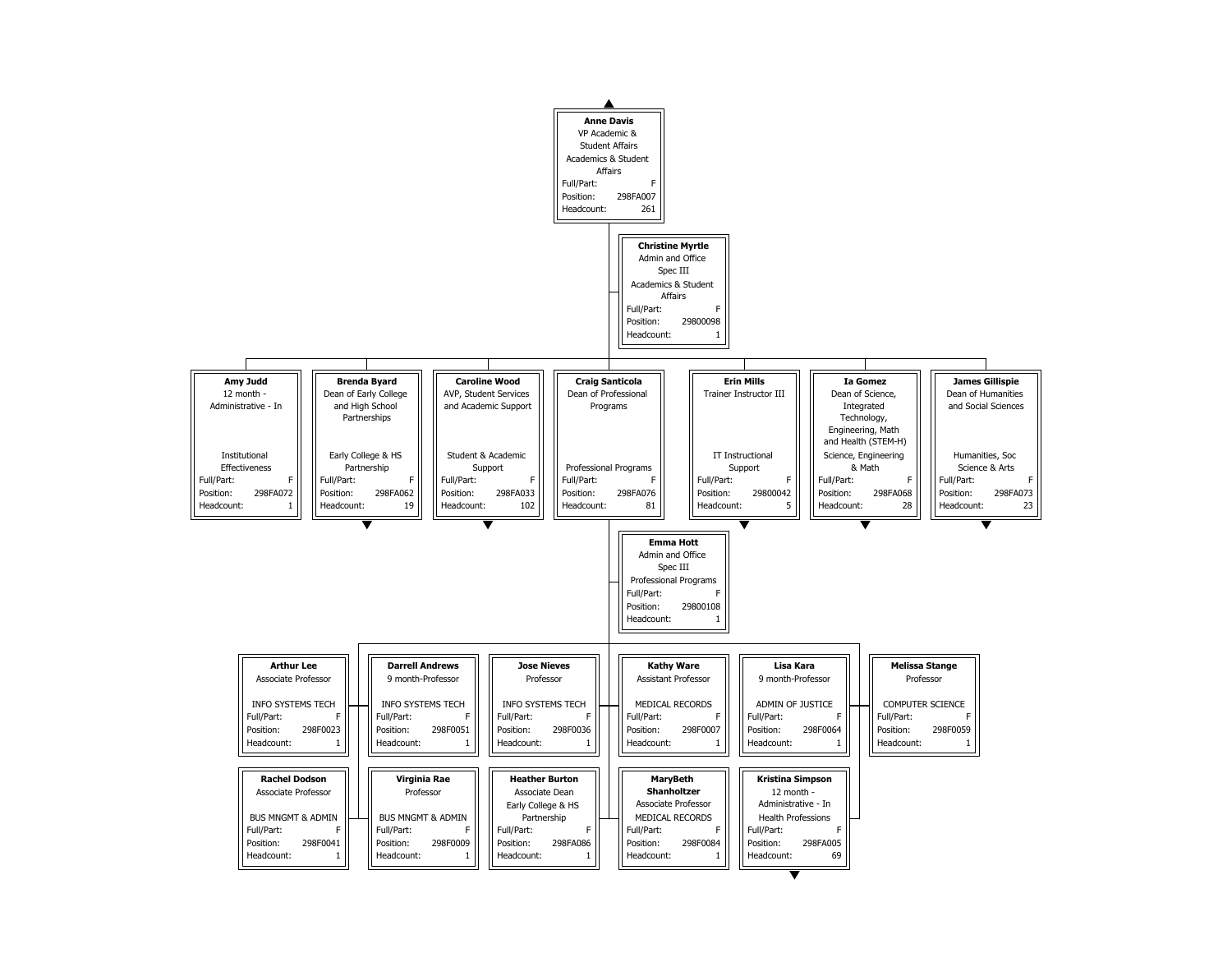

|                                                                                                                                                           |                                                                                                                                                         |                                                                                            | Full/Part:<br>Position:<br>Headcount:                                                         | <b>Ia Gomez</b><br>Dean of Science,<br>Integrated<br>Technology,<br>Engineering, Math<br>and Health (STEM-H)<br>Science, Engineering<br>& Math<br>F<br>298FA068<br>28<br><b>Carmen Schlosser</b> |                                                                        |
|-----------------------------------------------------------------------------------------------------------------------------------------------------------|---------------------------------------------------------------------------------------------------------------------------------------------------------|--------------------------------------------------------------------------------------------|-----------------------------------------------------------------------------------------------|--------------------------------------------------------------------------------------------------------------------------------------------------------------------------------------------------|------------------------------------------------------------------------|
|                                                                                                                                                           |                                                                                                                                                         |                                                                                            |                                                                                               | Admin and Office<br>Spec III<br>Science, Engineering<br>& Math<br>Full/Part:<br>F<br>Position:<br>29800073<br>Headcount:                                                                         |                                                                        |
| <b>Ashley Burns</b><br>Instructor                                                                                                                         | <b>Beth Dodson</b><br>9 month-Instructor                                                                                                                | <b>Brenda Wiens</b><br>Professor                                                           | <b>Brian Wilcox</b><br>9 month-Professor                                                      | <b>Carla Schultes</b><br>9 month-Professor                                                                                                                                                       | <b>Cheryl B</b><br>Assistant P                                         |
| <b>CHEMISTRY</b><br>F.<br>Full/Part:<br>298F0005<br>Position:<br>Headcount:<br>1                                                                          | <b>MATHEMATICS</b><br>Full/Part:<br>F<br>298F0031<br>Position:<br>Headcount:<br>$\mathbf{1}$                                                            | <b>BIOLOGY</b><br>Full/Part:<br>F<br>298F0070<br>Position:<br>Headcount:<br>$\mathbf{1}$   | <b>BIOLOGY</b><br>Full/Part:<br>F<br>298F0018<br>Position:<br>Headcount:<br>$\mathbf{1}$      | <b>MATHEMATICS</b><br>Full/Part:<br>F.<br>298F0075<br>Position:<br>Headcount:<br>$\mathbf{1}$                                                                                                    | <b>MATHEM</b><br>Full/Part:<br>Position:<br>Headcount:                 |
| <b>Elisabeth Dingess</b><br>Professor                                                                                                                     | <b>Elizabeth Palffy</b><br><b>Assistant Professor</b>                                                                                                   | <b>Frank Borleske</b><br><b>Associate Professor</b>                                        | <b>Ian Hare</b><br><b>Assistant Professor</b>                                                 | <b>Janet Mclaughlin</b><br><b>Associate Professor</b>                                                                                                                                            | Jeffrey<br>Associate F                                                 |
| <b>BIOLOGY</b><br>F.<br>Full/Part:<br>298F0078<br>Position:<br>Headcount:<br>1                                                                            | <b>ENGINEERING</b><br>Full/Part:<br>F<br>298F0086<br>Position:<br>Headcount:<br>$\mathbf{1}$                                                            | <b>MATHEMATICS</b><br>Full/Part:<br>F<br>298F0027<br>Position:<br>Headcount:<br>1          | <b>BIOLOGY</b><br>Full/Part:<br>F<br>298F0068<br>Position:<br>Headcount:<br>$\mathbf{1}$      | <b>BIOLOGY</b><br>F.<br>Full/Part:<br>298F0067<br>Position:<br>Headcount:<br>1                                                                                                                   | <b>BIOLC</b><br>Full/Part:<br>Position:<br>Headcount:                  |
| <b>Rachel Simpson</b><br>Associate Professor                                                                                                              | <b>Raymond Rogers</b><br><b>Associate Professor</b>                                                                                                     | <b>Samuel Dillender</b><br>Professor                                                       | <b>Samuel Spire</b><br>9 month-Instructor                                                     | Janet Heisrath-<br><b>Evans</b><br>Trainer Instructor I                                                                                                                                          | <b>Alexander</b><br>9 month-In                                         |
| <b>BIOLOGY</b><br>F.<br>Full/Part:<br>298F0040<br>Position:<br>Headcount:<br>1                                                                            | <b>PHYSICS</b><br>F.<br>Full/Part:<br>298F0038<br>Position:<br>Headcount:<br>$\mathbf{1}$                                                               | <b>CHEMISTRY</b><br>Full/Part:<br>F<br>298F0083<br>Position:<br>Headcount:<br>$\mathbf{1}$ | <b>MATHEMATICS</b><br>F.<br>Full/Part:<br>298F0049<br>Position:<br>Headcount:<br>$\mathbf{1}$ | <b>BIOLOGY</b><br>P<br>Full/Part:<br>298W0148<br>Position:<br>Headcount:<br>$\mathbf{1}$                                                                                                         | <b>INDUSTRI</b><br><b>TEC</b><br>Full/Part:<br>Position:<br>Headcount: |
| <b>Ebrahim</b><br><b>Abdurahiman</b><br>9 month-Assistant<br>Professor<br><b>CHEMISTRY</b><br>F<br>Full/Part:<br>298F0035<br>Position:<br>Headcount:<br>1 | <b>Kelly Ewing</b><br>Laboratory &<br>Research Spec II<br>Science, Engineering<br>& Math<br>Full/Part:<br>F<br>Position:<br>29800090<br>Headcount:<br>1 |                                                                                            |                                                                                               |                                                                                                                                                                                                  |                                                                        |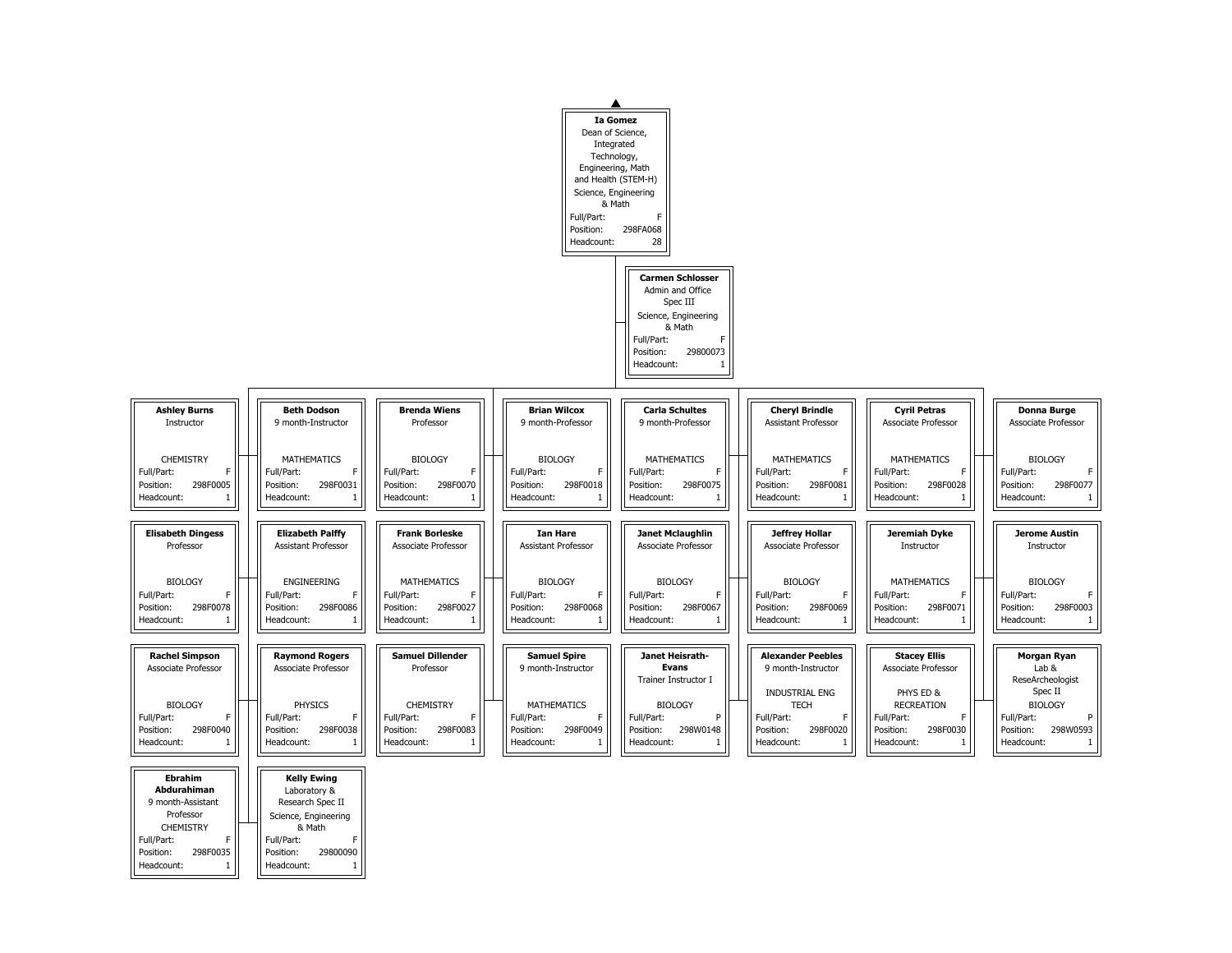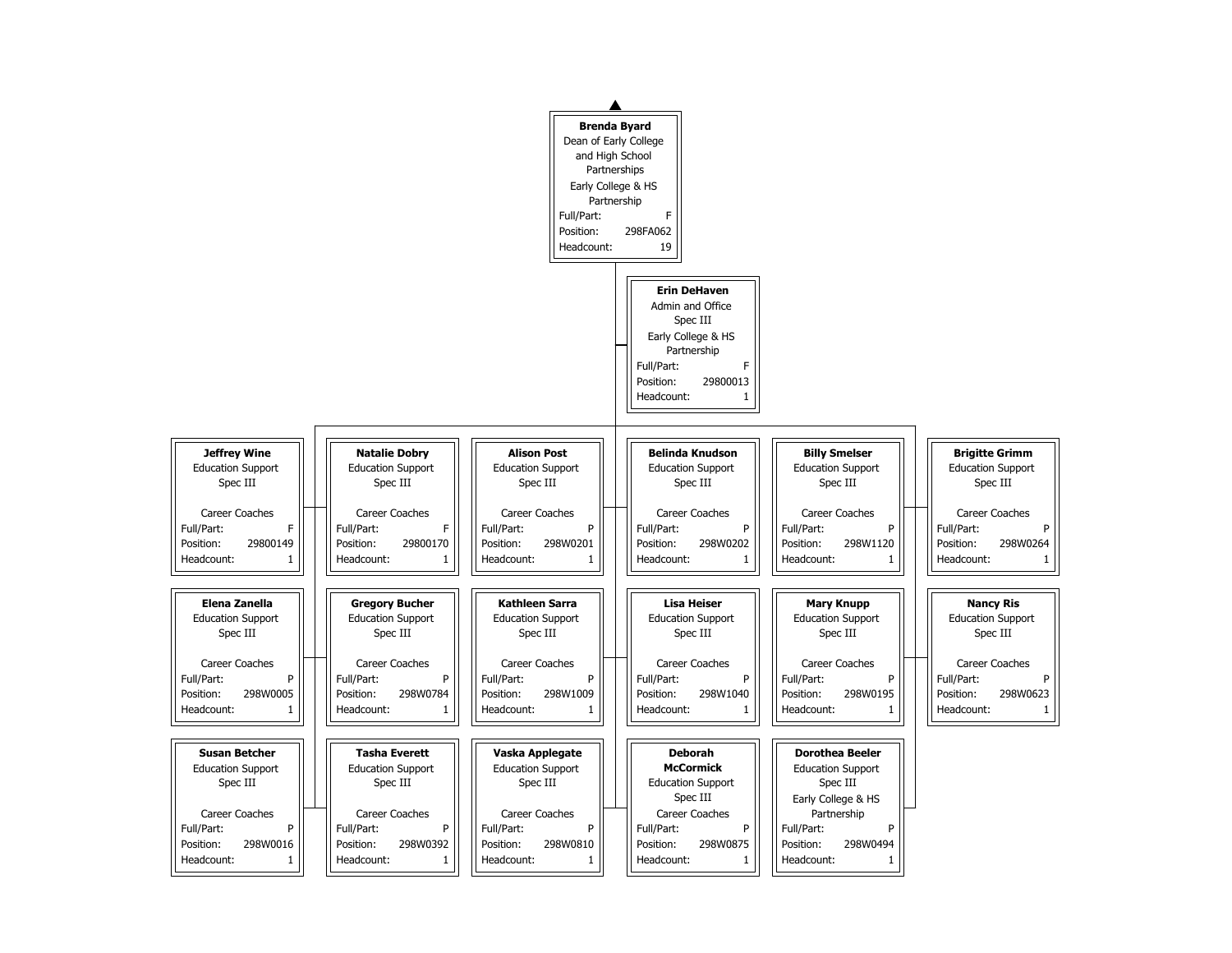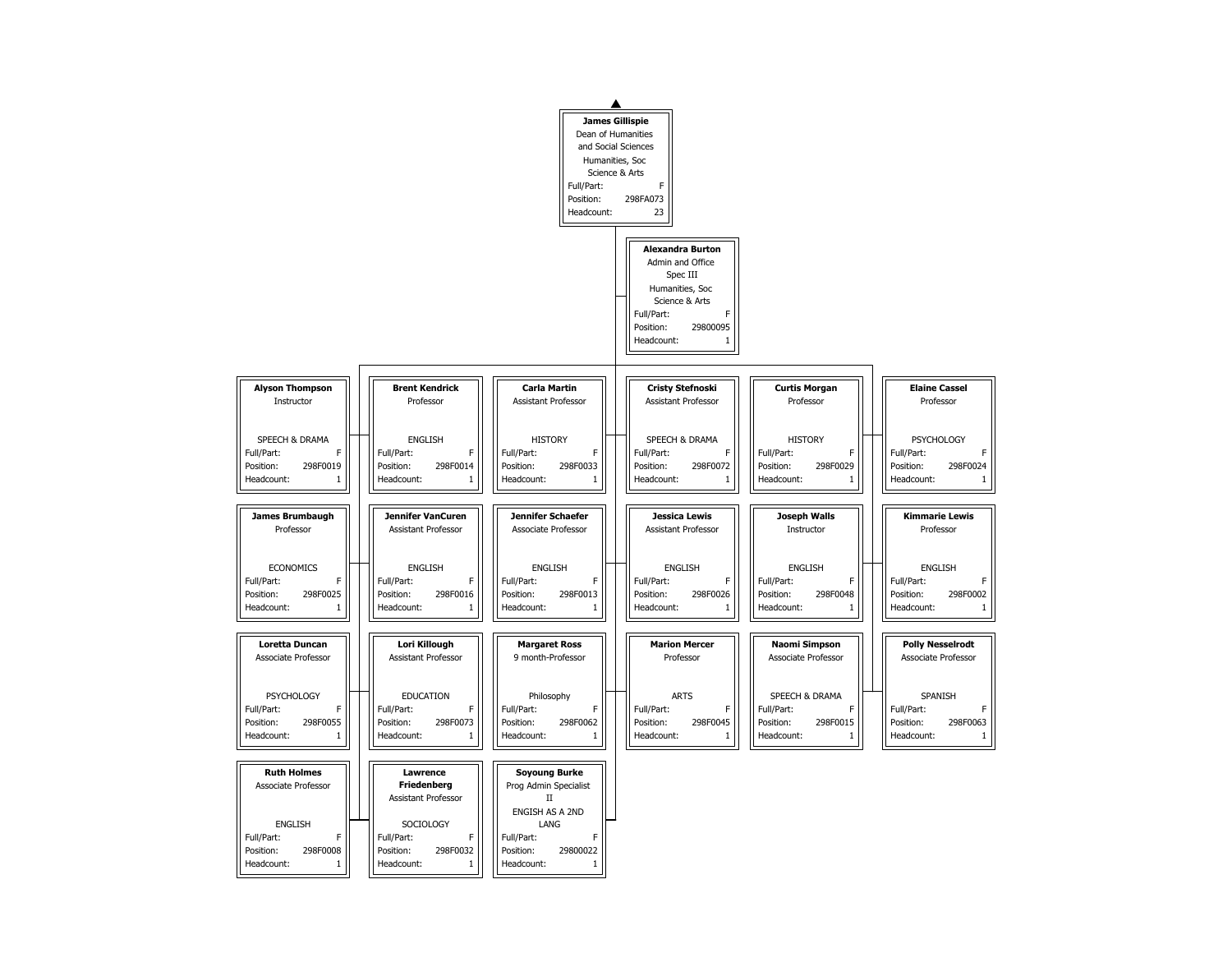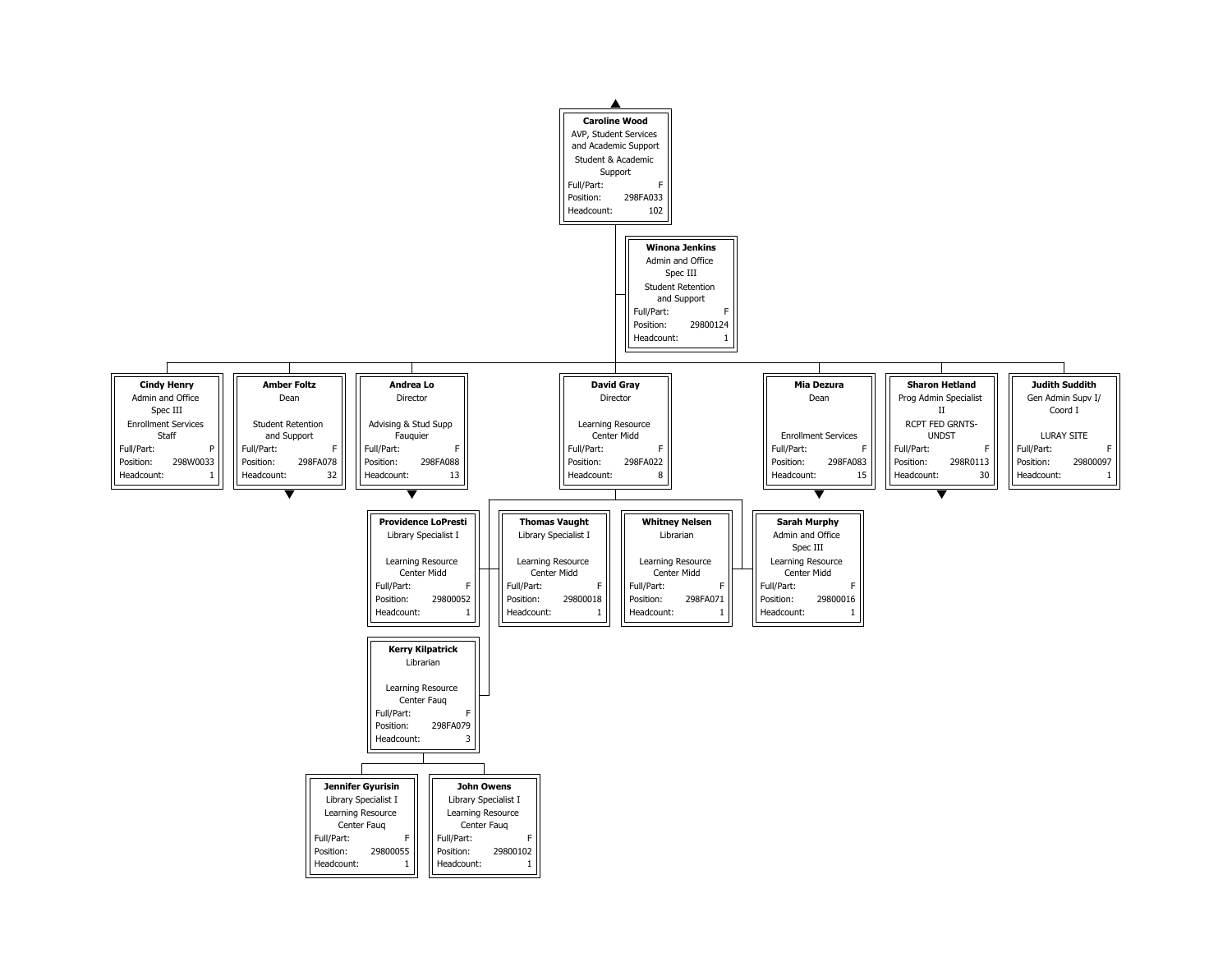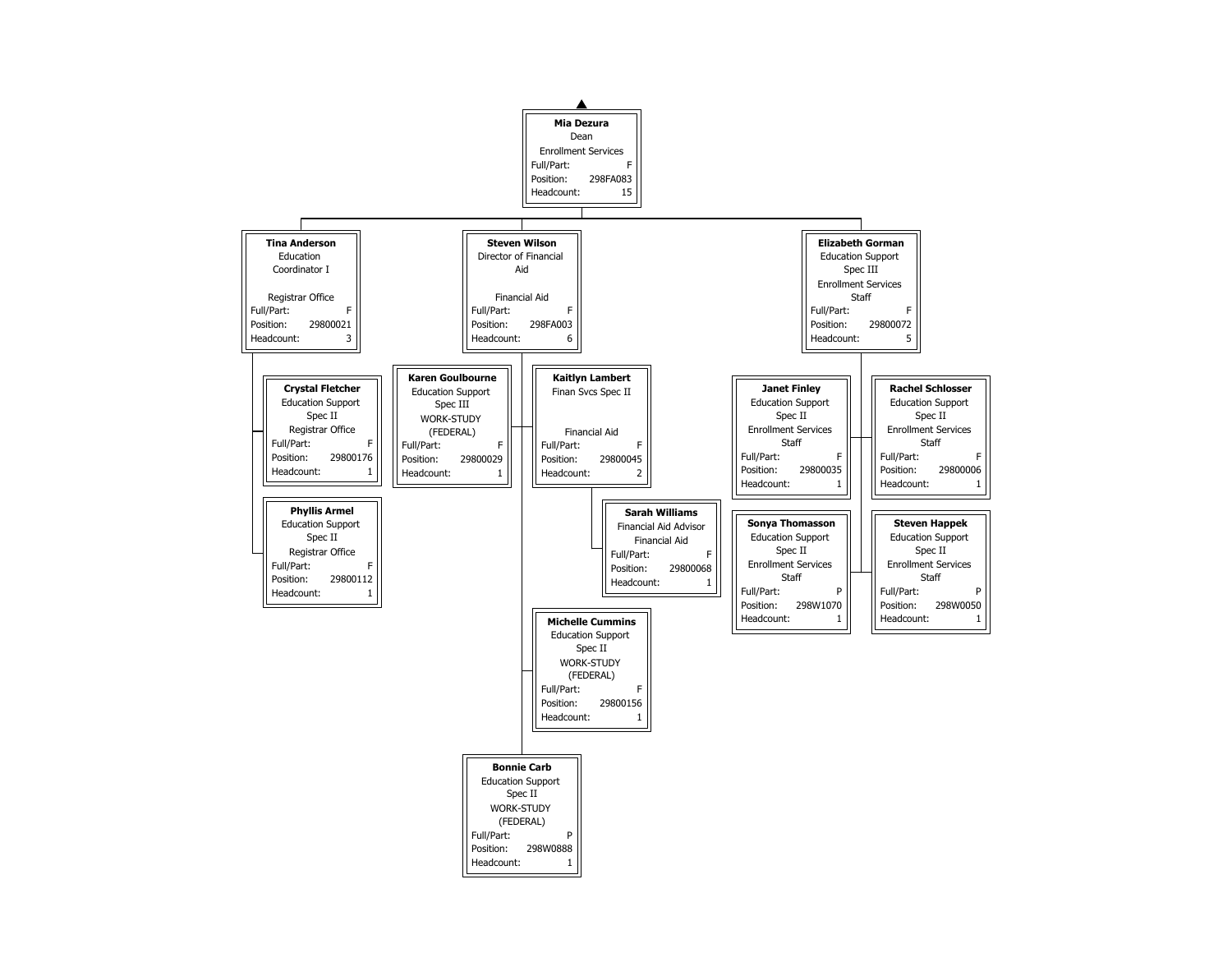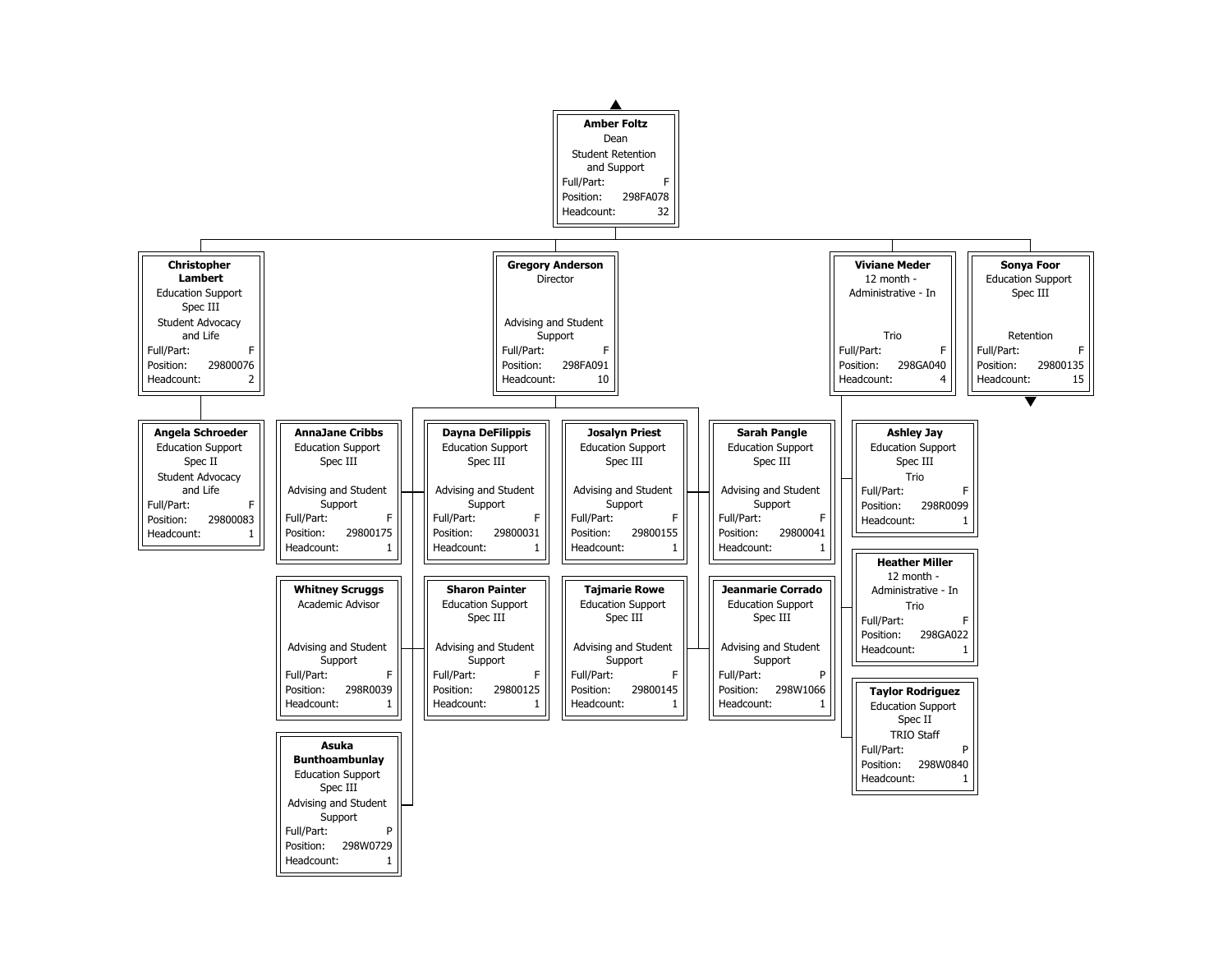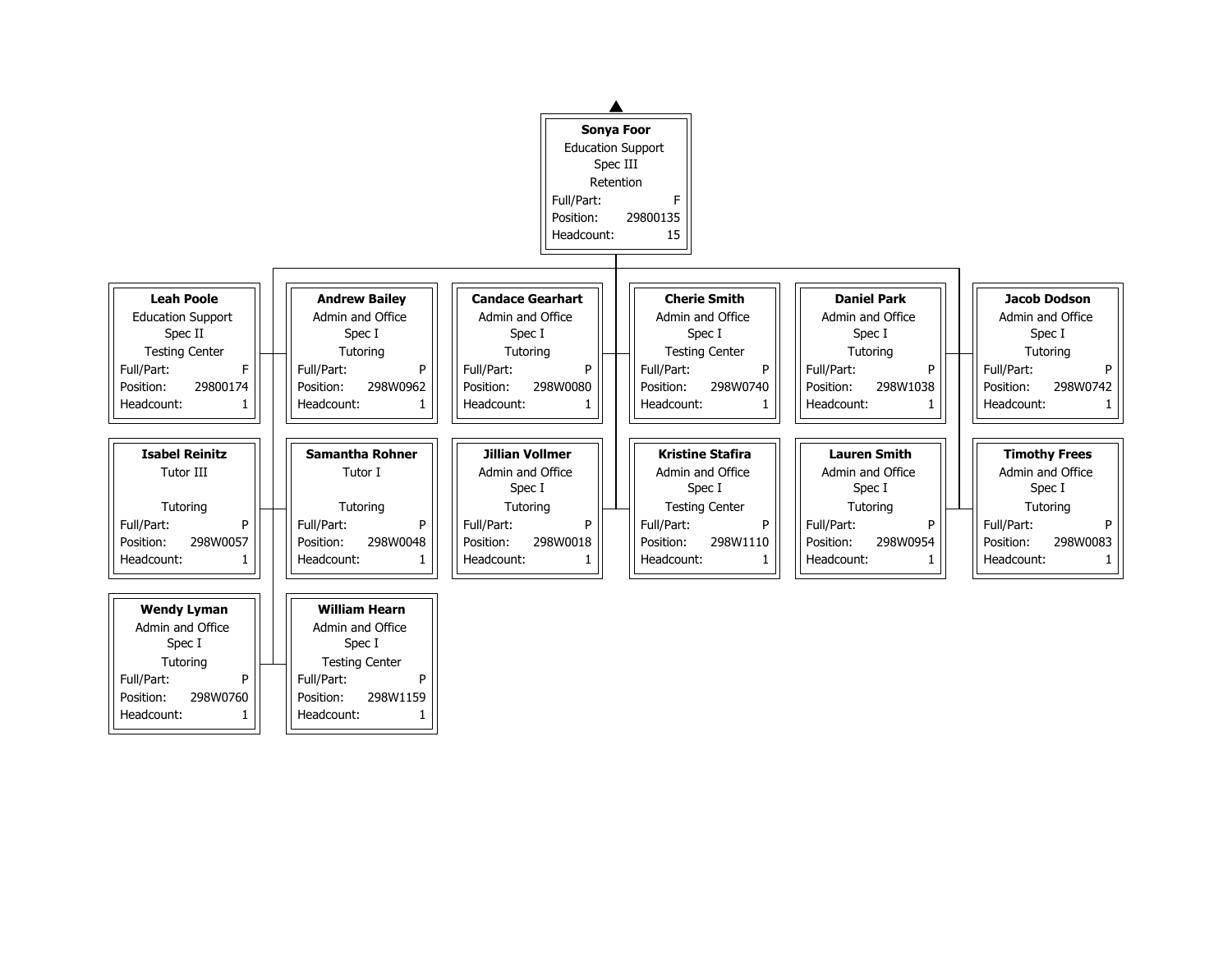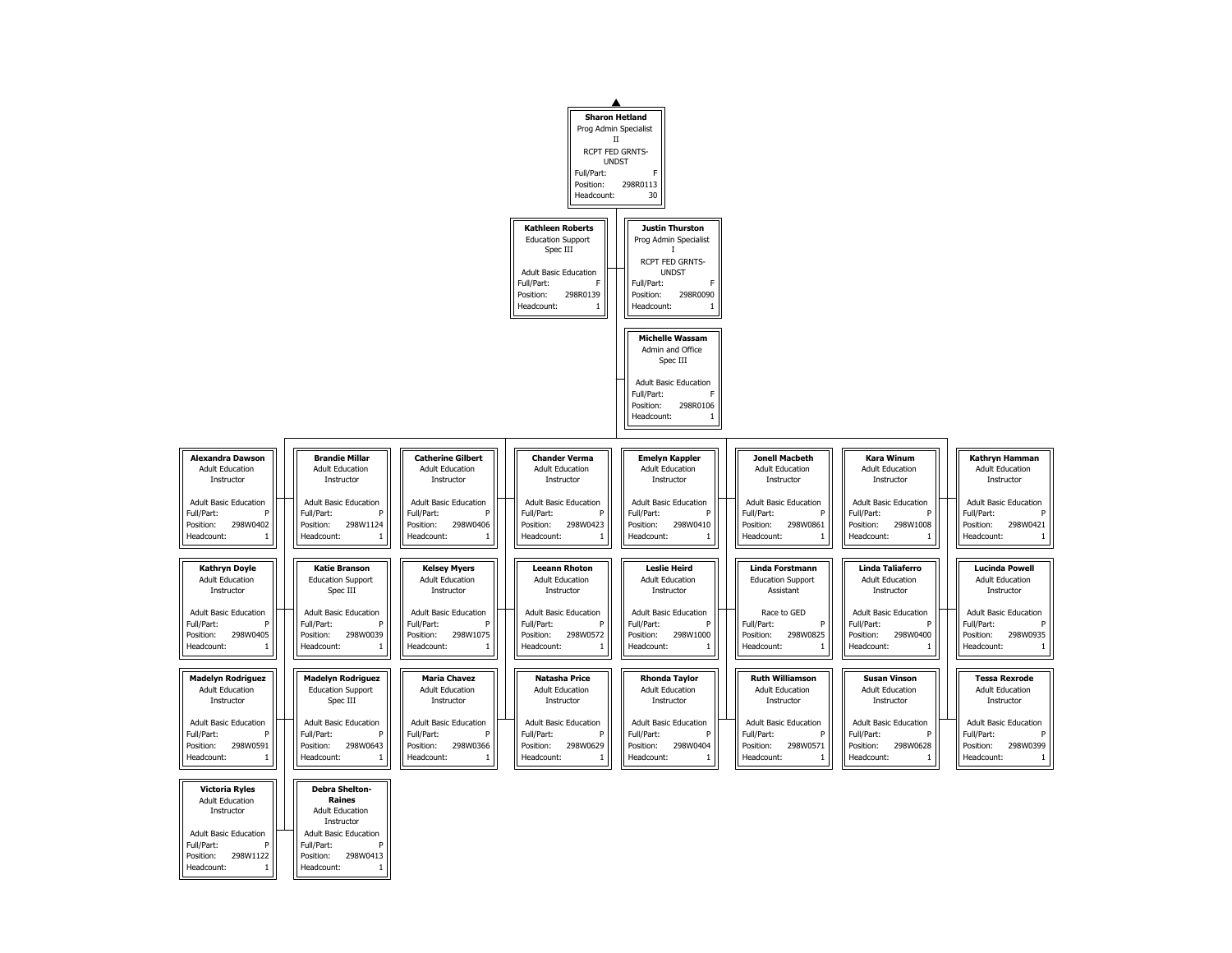

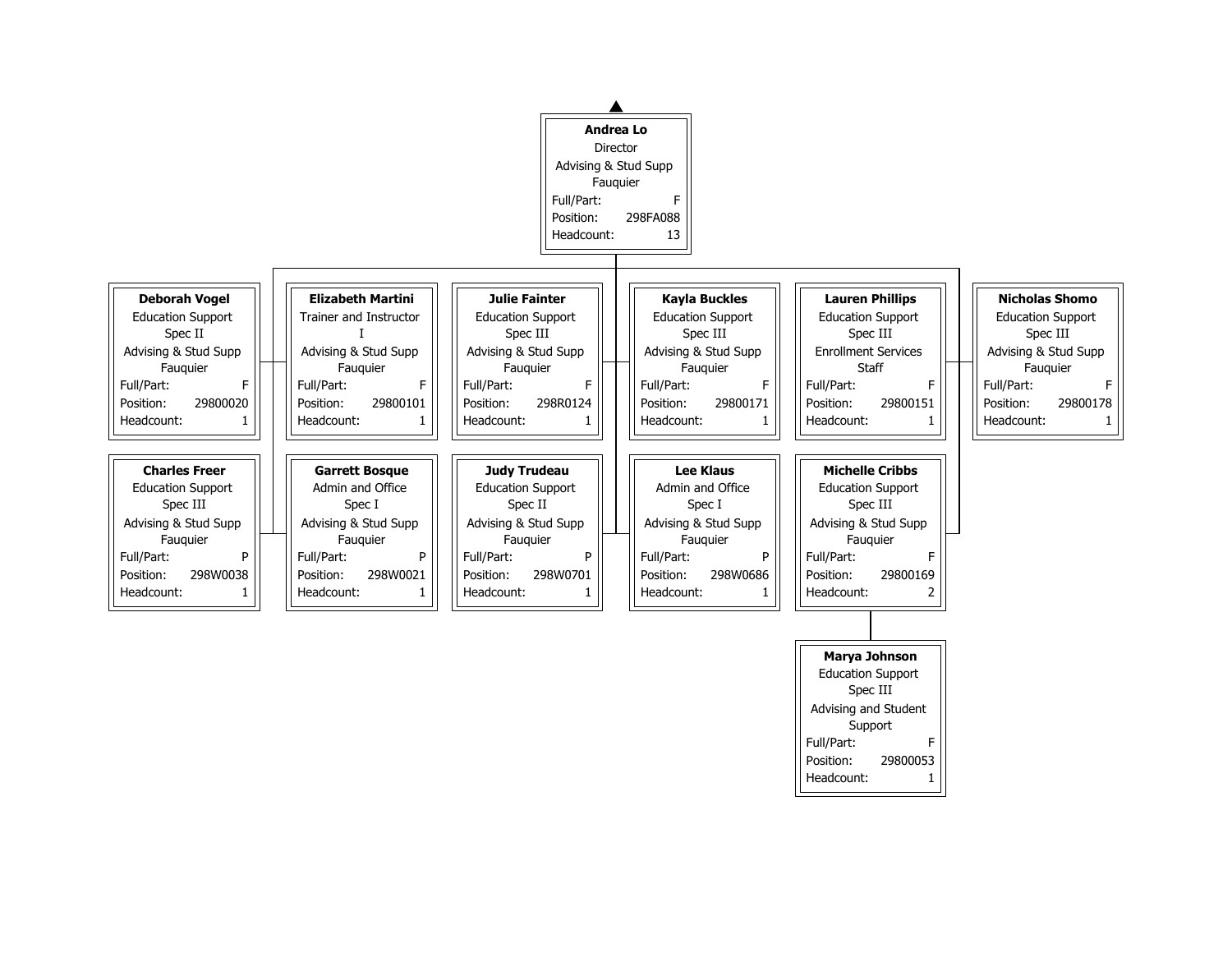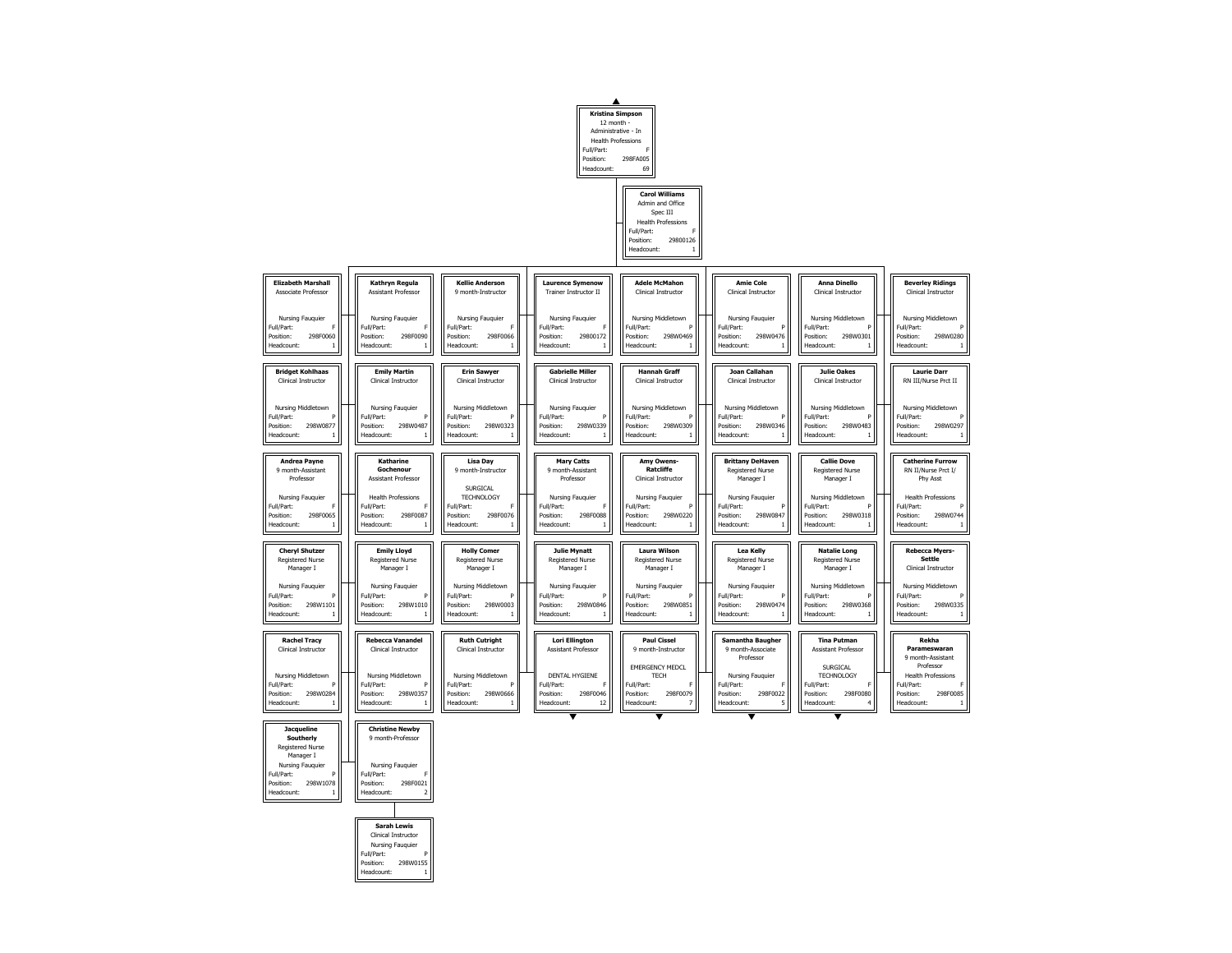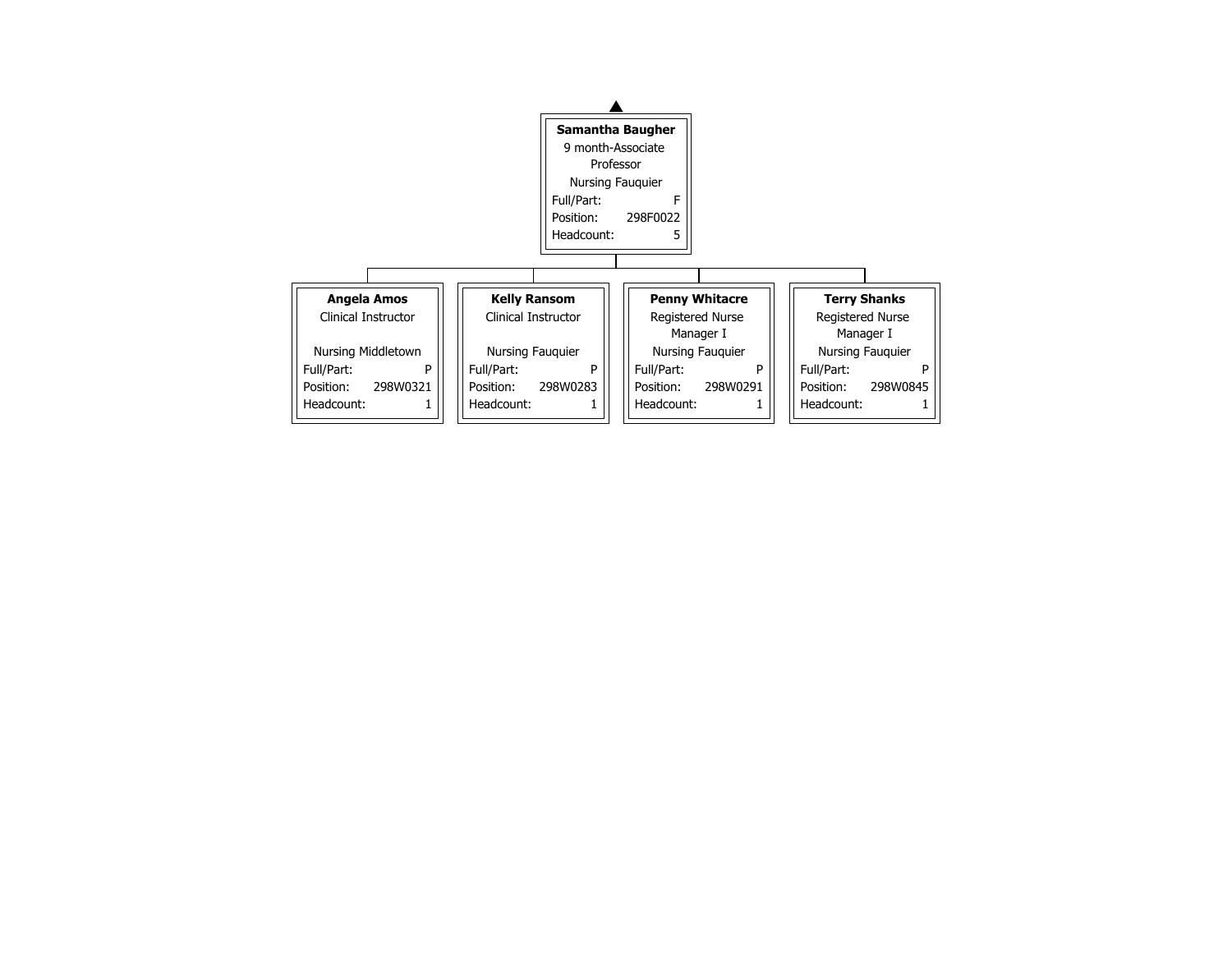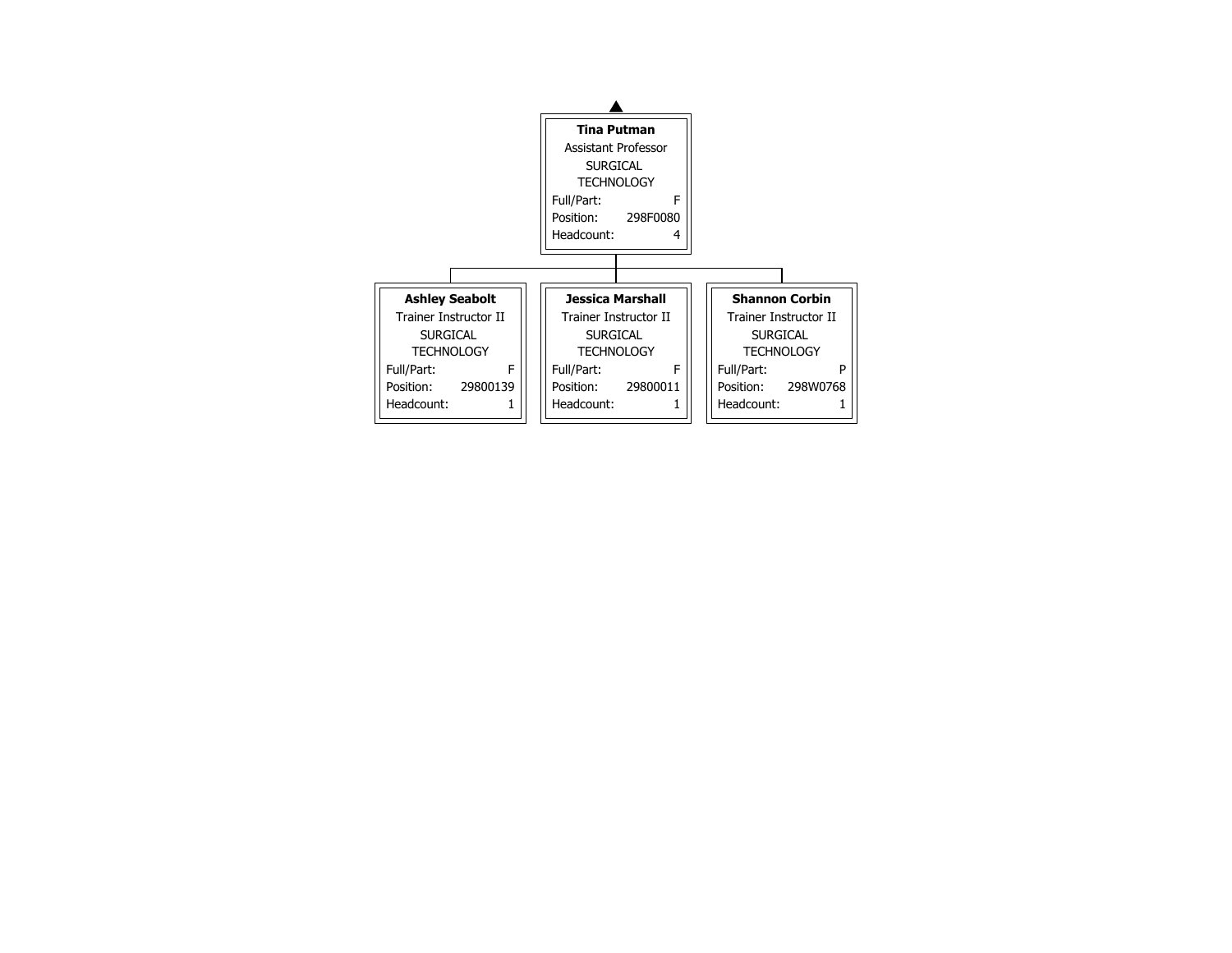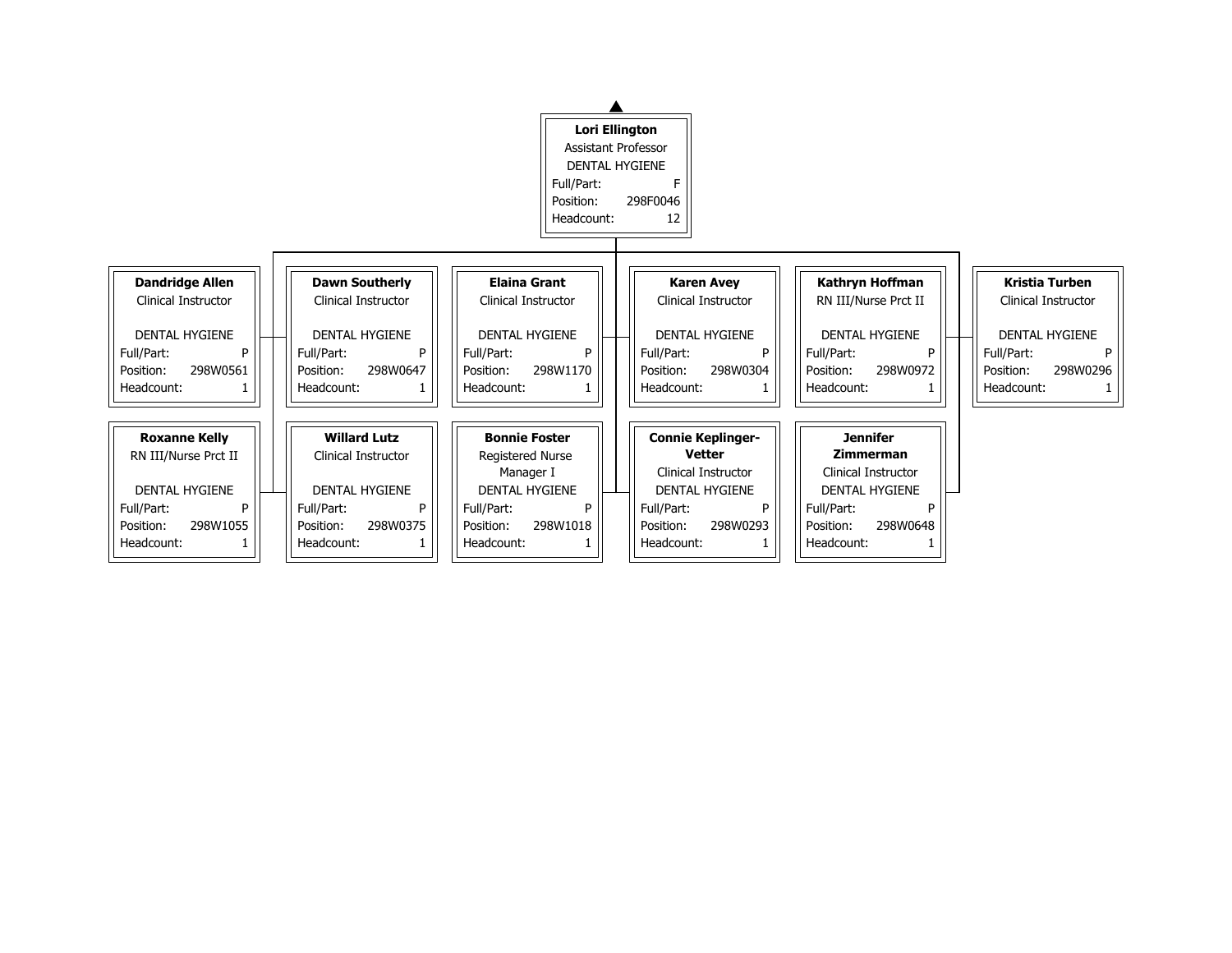

Clinical Instructor EMERGENCY MEDCL

## **Leigh Grant Simmons**

| <b>TECH</b> |          |  |  |  |
|-------------|----------|--|--|--|
| Full/Part:  | P        |  |  |  |
| Position:   | 298W0096 |  |  |  |
| Headcount:  |          |  |  |  |